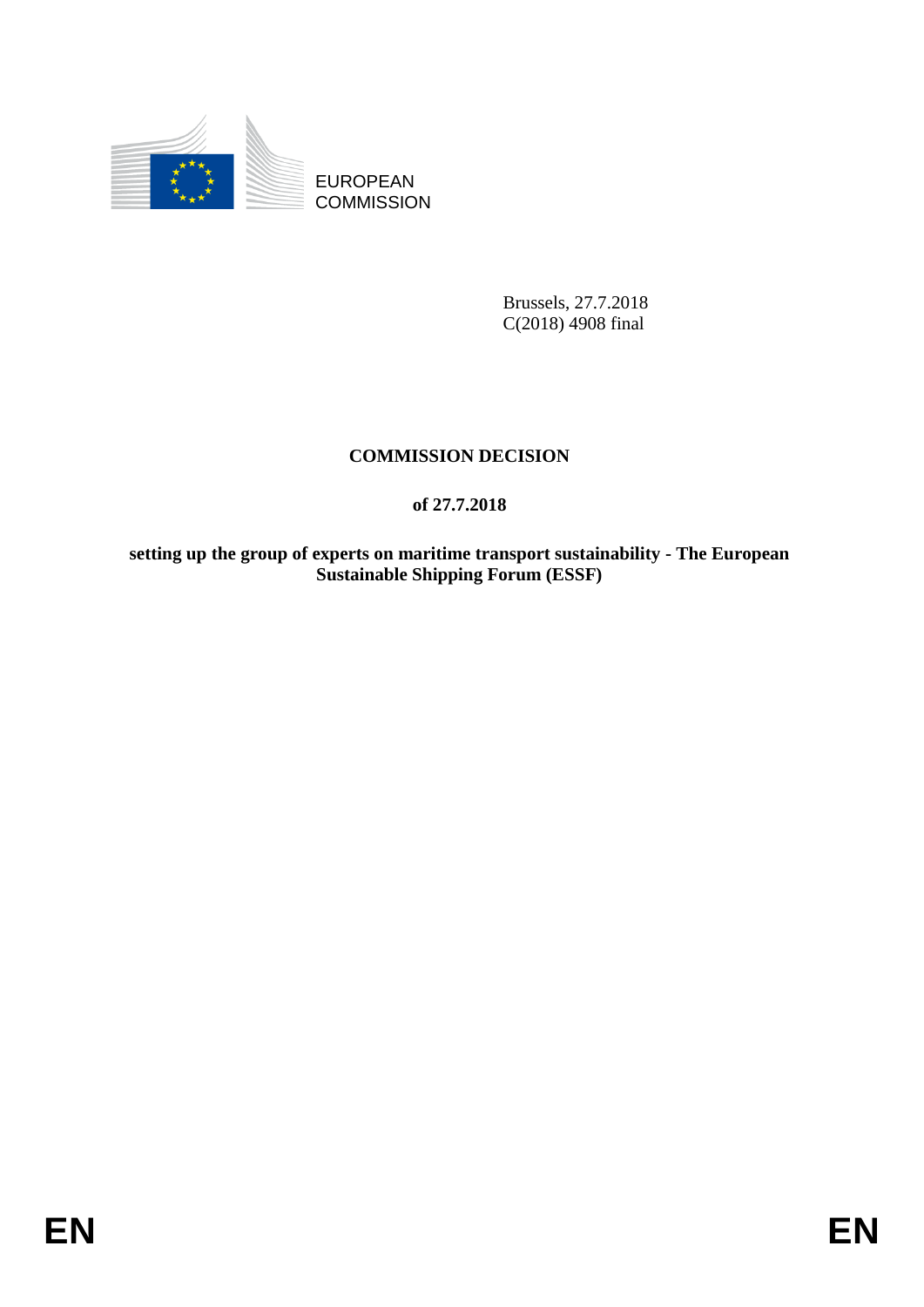## **COMMISSION DECISION**

### **of 27.7.2018**

## **setting up the group of experts on maritime transport sustainability - The European Sustainable Shipping Forum (ESSF)**

#### THE EUROPEAN COMMISSION,

Having regard to the Treaty on the Functioning of the European Union,

Whereas:

- (1) Article 90 of the Treaty establishes that the objectives of the Treaties concerning transport are to be pursued within the framework of a common transport policy. Transport sustainability is an important part of that policy.
- (2) The White Paper Roadmap to a Single European Transport Area "Towards a competitive and resource efficient transport system"<sup>1</sup> recognises the important contribution that maritime transport should make towards achieving more sustainable EU transport.
- (3) The Commission staff working document "Pollutant emission reduction from maritime transport and the Sustainable Waterborne Transport Toolbox"<sup>2</sup> which accompanied the Directive 2012/33/EC of the European Parliament and of the Council<sup>3</sup>, underlined the need to establish a stakeholder platform that could facilitate technical dialogue and cooperation amongst all interested parties.
- (4) The European Sustainable Shipping Forum ("ESSF") was set up by Commission Decision  $C(2013)$  5984 final<sup>4</sup> and its mandate was extended until 30 June 2018 by Commission Decision C(2015) 9741 final<sup>5</sup>.
- (5) The ESSF is a cooperation platform, where Member States and organisations assist the Commission in relation to the implementation of the Union's activities and programmes aimed at fostering the sustainability of maritime transport. The ESSF has proven to be an effective and efficient tool for supporting the sustainability of maritime transport.
- (6) The ESSF objectives of fostering the sustainability of maritime transport and promoting the competitiveness of maritime transport in Europe remain important tasks, which require further dialogue between the Commission, Member States and stakeholders, in particular in light of the recent international developments on decarbonisation, energy efficiency, the upcoming entry into force of the global 0.5% cap on the sulphur content of marine fuels in 2020.

 $\bar{1}$ COM (2011) 144 final.

<sup>2</sup> SEC (2011) 1052 final

 $\overline{O}$  OJ L 327, 27.11.2012, p. 1

Commission Decision C(2013) 5984 final of 24 September 2013 on setting- up the group of experts on maritime transport sustainability - The European Sustainable Shipping Forum (ESSF).

<sup>&</sup>lt;sup>5</sup><br><sup>5</sup> Commission Decision C(2015) 9741 final of 7 January 2016 on amending Decision C(2013) 5984 final of 24 September 2013 on setting-up the group of experts on maritime transport sustainability - The European Sustainable Shipping Forum (ESSF).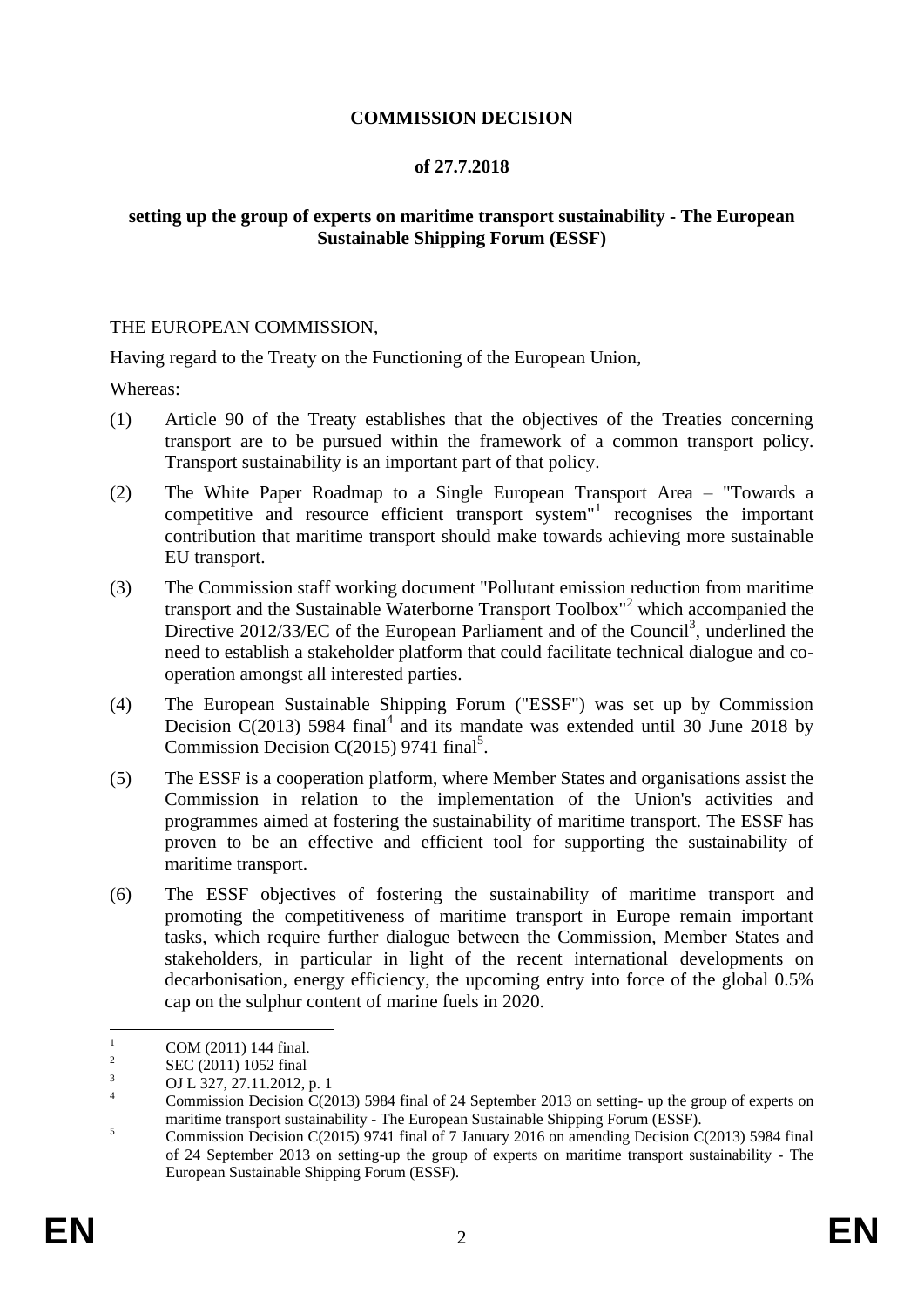- (7) It is therefore justified that the activities pursuing those objectives should continue. For reasons of clarity and in order to take into account the Commission's horizontal rules on expert groups<sup>6</sup>, a new decision setting up the group of experts, with the same name, should be adopted, instead of ameding Decision C(2013) 5984 final once again. Decision C(2013) 5984 final should be repealed accordingly.
- (8) The group should be composed of representatives of European Union (EU) Member States' maritime transport authorities, or relevant national competent authorities, as well as of other public entities and private organisations with relevant expertise in the maritime transport domain and a genuine interest in collaborating towards achieving sustainable and competitive EU maritime transport. European Free Trade Association (EFTA) Member States' relevant authorities should take part in the in the ESSF's meetings as members.
- (9) Rules on disclosure of information by members of the group should be laid down.
- (10) Personal data should be processed in accordance with Regulation (EC) No 45/2001 of the European Parliament and of the Council<sup>7</sup>.

HAS DECIDED AS FOLLOWS:

# *Article 1*

## *Subject matter*

The group of experts on the sustainability of maritime transport, called the 'European Sustainable Shipping Forum', ("the group"), is set up.

## *Article 2*

### *Tasks*

The group shall provide a platform for structural dialogue, exchange of technical knowledge, cooperation, and coordination between the Commission, Member States and the relevant maritime transport stakeholders, with a view to assisting the Commission in relation to the implementation of the Union's activities and programmes aimed at fostering the sustainability of maritime transport and promoting the competitiveness of maritime transport in Europe.

The group's tasks shall be:

- (a) to facilitate cooperation and foster coordination between the Commission, Member States and key stakeholders on questions relating to the implementation of Union legislation, programmes and policies in the field of maritime transport sustainability;
- (b) to assist the Commission in the preparation of legislative proposals and the development of policy initiatives in the field of maritime transport sustainability by providing advice and technical expertise;
- (c) to assist the Commission in the preparation of delegated acts;

<sup>6</sup> <sup>6</sup> Commission Decision C(2016) 3301 final of 30 May 2016 establishing horizontal rules on the creation and operation of Commission expert groups.

<sup>&</sup>lt;sup>7</sup><br>Regulation (EC) No 45/2001 of the European Parliament and of the Council of 18 December 2000 on the protection of individuals with regard to the processing of personal data by the Community institutions and bodies and on the free movement of such data (OJ L 8, 12.1.2001, p. 1).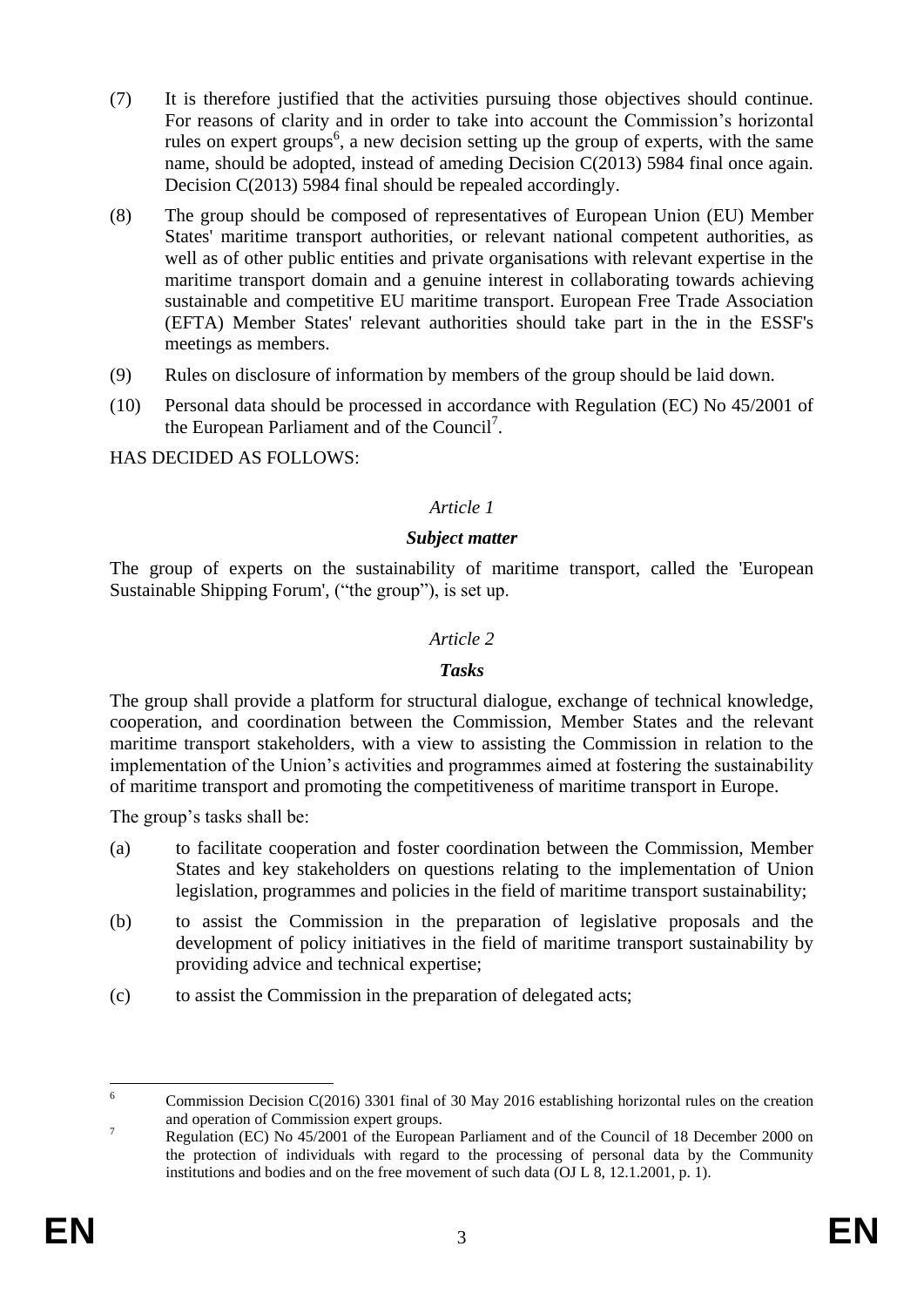- (d) to assist the Commission in the early preparation of the technical basis for implementing acts, before submission to the committee in accordance with Regulation (EU) No 182/2011 of the European Parliament and of the Council<sup>8</sup>;
- (e) to exchange information, experience and best practice in the field of sustainability of maritime transport.

## *Article 3*

### *Consultation*

1. The Commission may consult the group on any matter relating to the sustainability of maritime transport.

## *Article 4*

## *Membership*

- 1. The group shall be composed of no more than 70 members
- 2. Members shall be:

a. individuals appointed in a personal capacity;

b. individuals appointed to represent a common interest shared by stakeholders in one of the areas listed in point c;

c. organisations active in maritime transport, covering a wide-range of expertise, in particular ship owning, management and operations, short sea shipping, maritime transport use and services provision, sea ports management and administrations, terminal management and operations, shipbuilding and marine equipment, ship safety, health and environment protection, research and innovation, investment and financing, energy and fuel supply (including alternative / sustainable fuel sources) and technical standardisation.

d. Member States' maritime transport or other relevant national competent authorities;

e. other public entities, such as the EFTA Member States' relevant authorities, Union agencies and the European Investment Bank.

- 3. Members appointed in a personal capacity shall act independently and in the public interest.
- 4. Members appointed to represent a common interest shall not represent an individual stakeholder, but a policy orientation common to different stakeholder organisations.
- 5. Member States' authorities, organisations and other public entities shall nominate their representatives and shall be responsible for ensuring that their representatives provide a high level of expertise.
- 6. The Commission's Directorate-General for Mobility and Transport ('DG MOVE') may refuse the nomination of a representative by an organisation referred to in point (c) of paragraph 2, if it considers that nomination inappropriate in the light of the requirements specified in the call for applications referred to in Article 5.

 $\mathbf{Q}$ 

<sup>8</sup> Regulation (EU) No 182/2011 of the European Parliament and of the Council of 16 February 2011 laying down the rules and general principles concerning mechanisms for control by Member States of the Commission's exercise of implementing powers (OJ L 55, 28.2.2011, p. 13).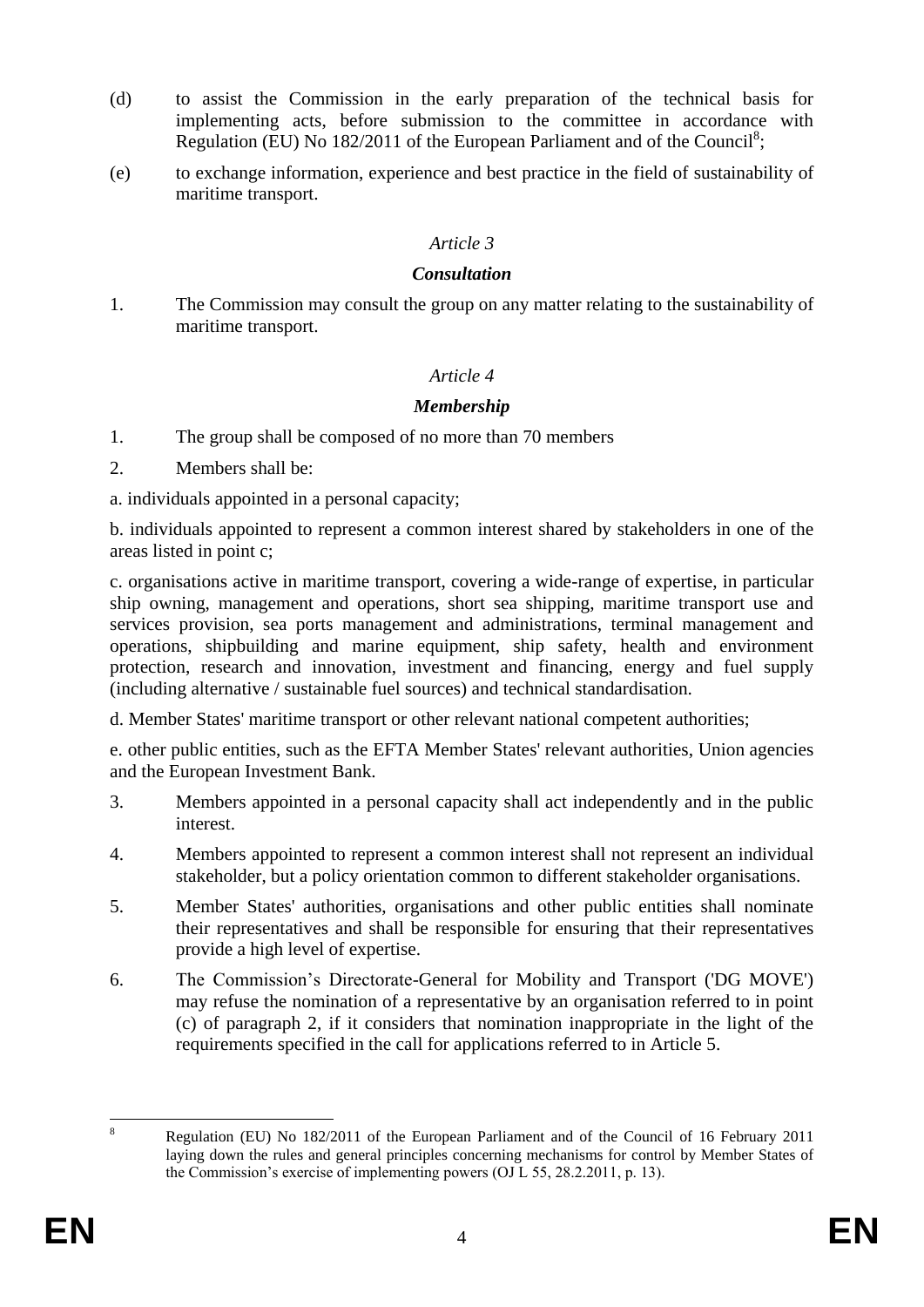7. Members who are no longer capable of contributing effectively to the expert group's deliberations, who, in the opinion of DG MOVE, do not comply with the conditions set out in Article 339 of the Treaty on the Functioning of the European Union or who resign, shall no longer be invited to participate in any meetings of the group and may be replaced for the remainder of their term of office.

# *Article 5*

## *Selection process*

- 1. The selection of the group's members referred to in points (a), (b) and (c) of Article 4(2) shall be carried out through a public call for applications, to be published on the Register of Commission expert groups and other similar entities ('the Register of expert groups'). In addition, the call for applications may be published through other means, including on dedicated websites. The call for applications shall clearly outline the selection criteria, including the required expertise and the interests to be represented in relation to the work to be performed. The minimum deadline for applications to be received by the Commission shall be four weeks.
- 2. Individuals applying to be appointed as members of the group in a personal capacity shall disclose any circumstances that could give rise to a conflict of interest. In particular, the Commission shall require those individuals to submit a declaration of interests ('DOI') form on the basis of the Commission's standard DOI form for expert groups, together with an updated *curriculum vitae* (CV), as part of their application. Submission of a duly completed DOI form shall be necessary in order to be eligible to be appointed as a member in a personal capacity. The conflict of interest assessment shall be performed in compliance with the Commission's horizontal rules on expert groups<sup>9</sup> ('the horizontal rules').
- 3. Registration in the Transparency Register is required in order for individuals representing a common interest and organisations to be appointed.
- 4. The members of the group shall be appointed by the Director General of DG MOVE from among eligible experts with competence in the areas referred to in Article 2 and point (c) of Article 4(2) who have responded to the call for applications.
- 5. Members shall be appointed for 5 years. They shall remain in office until the end of their term of office. Their term of office may be renewed.

### *Article 6*

## *Chair*

The group shall be chaired by a representative of DG MOVE.

## *Article 7*

## *Operation*

- 1. The group shall act at the request of DG MOVE, in compliance with the horizontal rules.
- 2. Meetings of the group shall, in principle, be held on Commission premises.

–<br>9

Idem.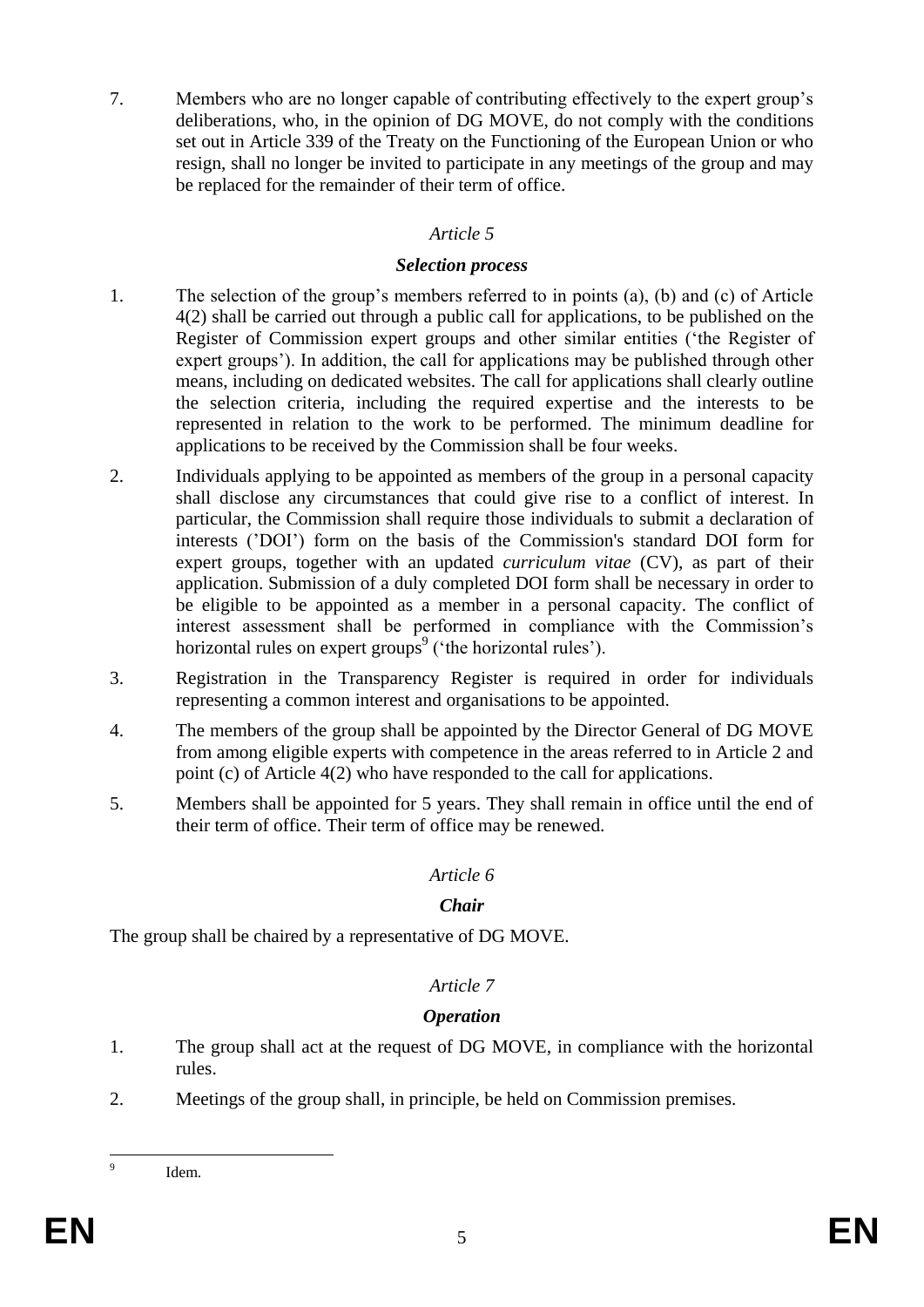- 3. DG MOVE, with support of the European Maritime Safety Agency (EMSA), shall provide secretarial services to the group. Secretarial services in the sub-groups shall be provided by the Commission department in charge of the sub-group with assistance of EMSA. Commission officials from other departments with an interest in the proceedings may attend meetings of the group and its sub-groups.
- 4. In agreement with DG MOVE, the group may, by simple majority of its members, decide that deliberations shall be public.
- 5. Minutes on the discussion on each point on the agenda and on the opinions delivered by the group shall be meaningful and complete. Minutes shall be drafted by the secretariat under the responsibility of the Chair.
- 6. The group shall adopt its opinions, recommendations or reports by consensus. In the event of a vote, the outcome of the vote shall be decided by simple majority of the members. Members who have voted against shall have the right to have a document summarising the reasons for their position annexed to the opinions, recommendations or reports.

## *Article 8*

### *Sub-groups*

- 1. DG MOVE, or other Commission departments, in agreement with DG MOVE, may set up sub-groups for the purpose of examining specific questions on the basis of terms of reference defined by DG MOVE, in consultation with other departments and the group, as appropriate. Sub-groups shall be chaired by DG MOVE or the Commission department in charge of the sub-group. They shall operate in compliance with the horizontal rules and shall report to the group. They shall be dissolved as soon as their mandate is fulfilled.
- 2. The members of sub-groups that are not members of the group shall be selected via a public call for applications, in compliance with Article 5 and the horizontal rules.

## *Article 9*

### *Invited experts*

DG MOVE, or, in the case of sub-groups, the Commission department in charge of the subgroup in question,may invite experts with specific expertise with respect to a subject matter on the agenda to take part in the work of the group or sub-groups on an ad hoc basis.

### *Article 10*

### *Observers*

- 1. Individuals, organisations and public entities other than Member States' authorities may be granted observer status, in compliance with the horizontal rules, by direct invitation from DG MOVE or the Chair of a sub-group.
- 2. Organisations and public entities appointed as observers shall nominate their representatives.
- 3. Observers and their representatives may be permitted by the Chair to take part in the discussions of the group and provide expertise. However, they shall not have voting rights and shall not participate in the formulation of recommendations or advice of the group.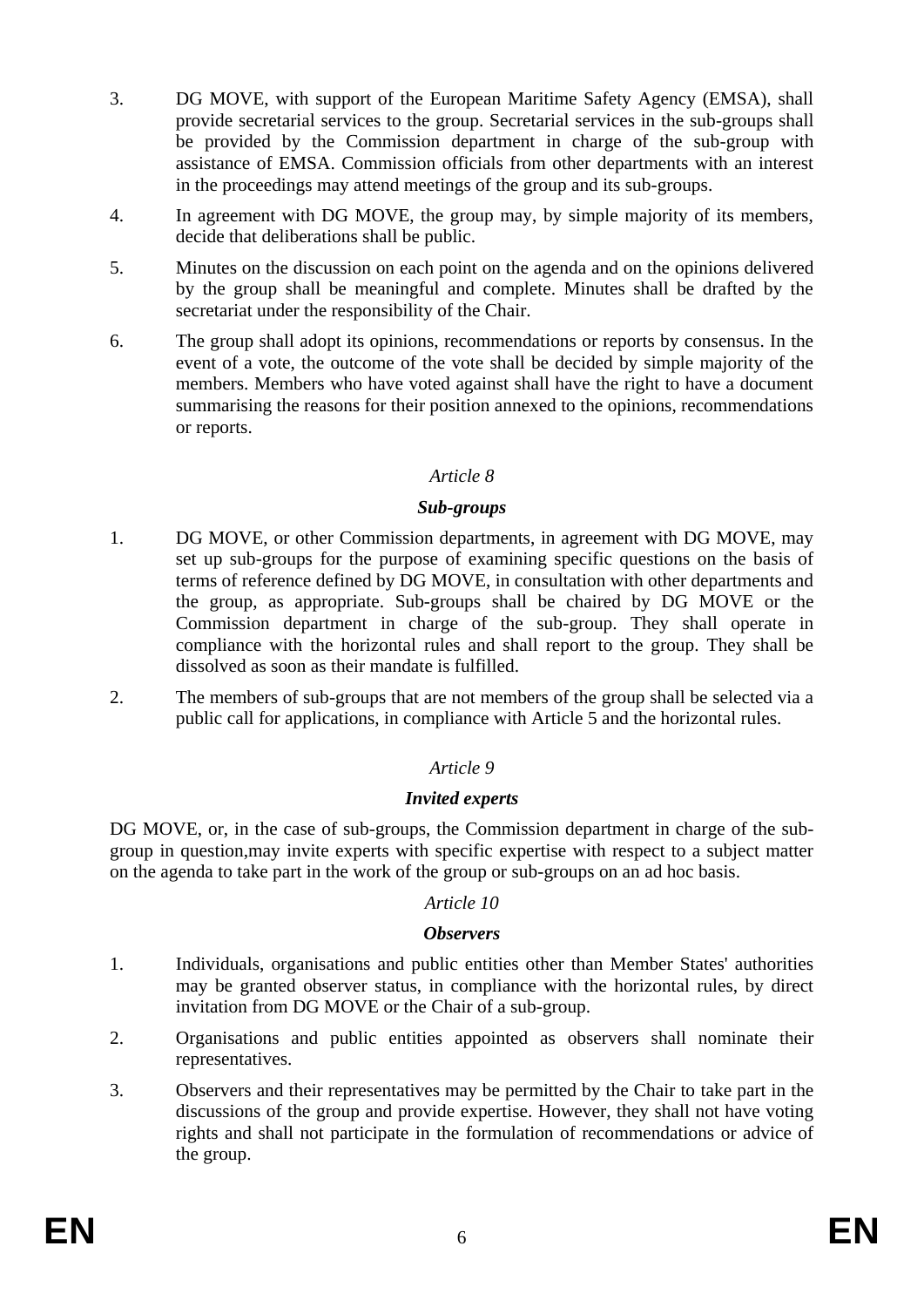## *Article 11*

### *Rules of procedure*

On a proposal by and in agreement with DG MOVE the group shall adopt its rules of procedure by simple majority of its members, on the basis of the standard rules of procedure for expert groups, in compliance with the horizontal rules.

### *Article 12*

### *Professional secrecy and handling of classified information*

The members of the group, the sub-groups and their representatives, as well as invited experts and observers, are subject to the obligation of professional secrecy, which by virtue of the Treaties and the rules implementing them applies to all members of the institutions and their staff, as well as to the Commission's rules on security regarding the protection of Union classified information, laid down in Commission Decisions (EU, Euratom)  $2015/443^{10}$  and  $2015/444$ <sup>11</sup>. Should they fail to respect these obligations, the Commission may take all appropriate measures.

## *Article 13*

## *Transparency*

- 1. The group and sub-groups shall be registered in the Register of expert groups.
- 2. As concerns the group composition, the following data shall be published on the Register of expert groups:
	- the name of Member States' authorities;
	- the name of individuals appointed in a personal capacity;
	- the name of individuals appointed to represent a common interest; the interest represented shall be disclosed;
	- the name of member organisations; the interest represented shall be disclosed;
	- the name of other public entities, including the name of third countries' authorities;
	- the name of observers;
- 3. All relevant documents, including the agendas, the minutes and the participants' submissions, shall be made available either on the Register of expert groups or via a link from the Register to a dedicated website, where this information can be found. Access to dedicated websites shall not be subject to user registration or any other restriction. In particular, the agenda and other relevant background documents shall be published in due time ahead of the meeting, followed by timely publication of minutes. Exceptions to publication shall only be made where it is deemed that disclosure of a document would undermine the protection of a public or private

 $10<sup>10</sup>$ <sup>10</sup> Commission Decision (EU, Euratom) 2015/443 of 13 March 2015 on Security in the Commission (OJ L 72, 17.3.2015, p. 41).

<sup>&</sup>lt;sup>11</sup> Commission Decision (EU, Euratom) 2015/444 of 13 March 2015 on the security rules for protecting EU classified information (OJ L 72, 17.3.2015, p. 53).